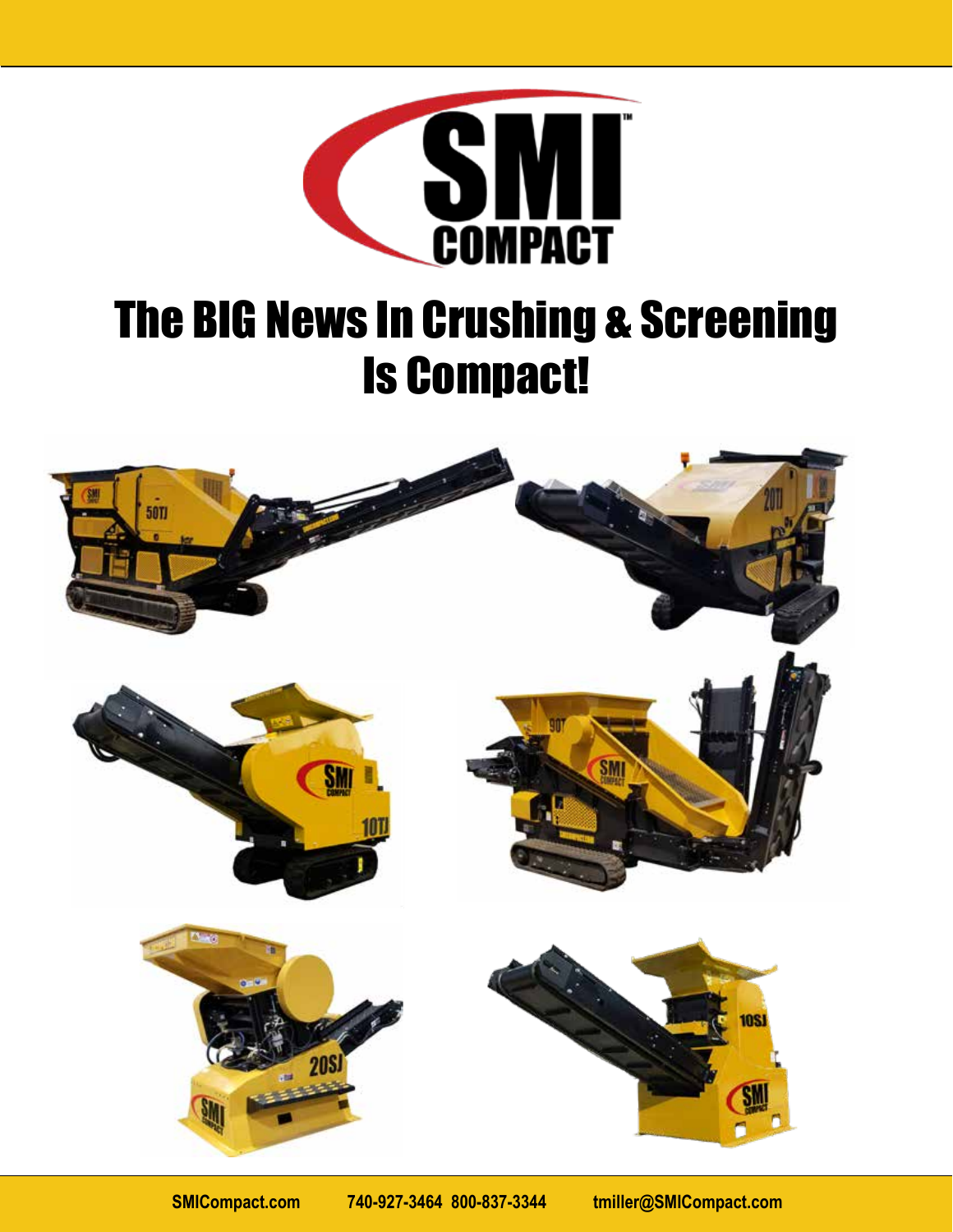## 50TJ **DESCRIPTION**

The Model 50TJ is a track-mounted 16"x28" jaw crusher fitted with a hydraulically-driven, variable-speed vibratory grizzly feeder. This optimizes the crushing process by diverting the fines away from the crushing chamber and onto the output conveyor in order to reduce wear costs. The feeder bed is fitted with wear plates that are easily replaced during maintenance periods. Instant hydraulic adjustable jaws allow output product sizes ranging from 1-5". The wireless remote-control system means operation of the crusher from the safety of an excavator or loader cab.

These crushers are very simple to use and incredibly economical to operate. Purchasing the 50TJ for recycling demolition and construction waste is a cost-efficient method to reduce landfill costs through on-site recycling and reducing of demolition rubble into a useable product. A cross-belt magnet is standard to this crusher for the added benefit of removing the steel found in your rubble and also for recycling this "waste" steel into additional financial gain. Dust suppression is also included standard.

The 50TJ simply cannot be matched for its reliability, performance and versatility by any similar product on the market. Simply drive the crusher into position, select the desired output size, start the crusher and conveyor system and begin crushing — operational in less than 5 minutes!



### STANDARD FEATURES

- Jaw aperture of 16"x28"
- Average product size 1"-5"
- 74hp Kubota diesel engine
- Grizzly feeder
- Fuel consumption approx 2.2 gallons per hour
- Output up to 50 tons per hour
- Dust suppression system
- Wireless remote control system for all functions
- Recommended loader bucket 24"-36"

- Length: 23'-10"
- Width: 7'-3"
- Maximum Height: 9'-2"
- Loading Height: 8'-6"
- Weight: 26,100 lbs.

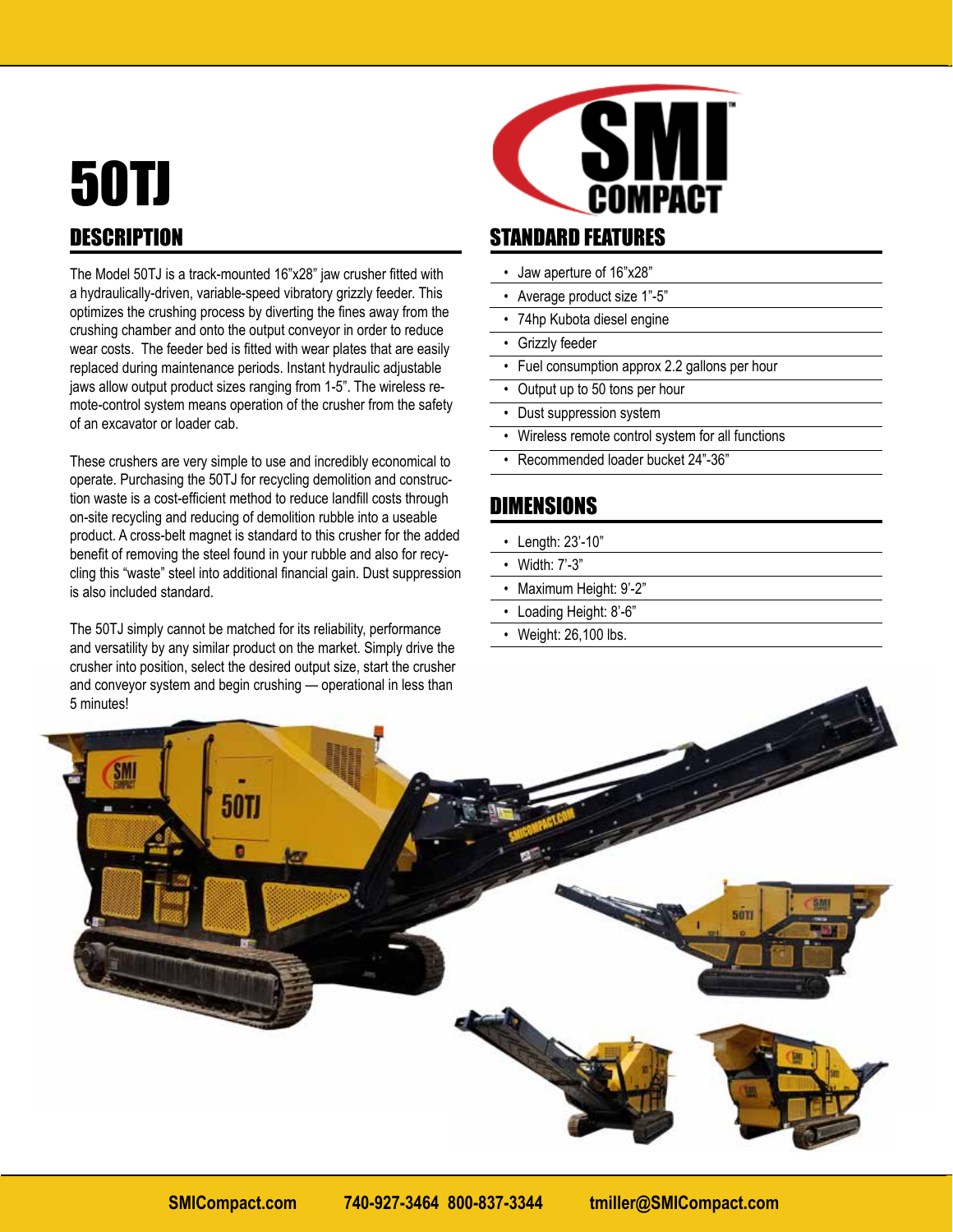# 20TJ **DESCRIPTION**

The Model 20TJ is a 10"x20" track mounted jaw crusher featuring a hydraulically-driven, vibratory feeder operated by the remote-control handset. Instant hydraulic adjustable jaws allow output product sizes ranging from  $\frac{3}{4}$ " up to 3". At just 5'-6" wide, the 20TJ can enter sites where access and space may be limited. Dust suppression is fitted as standard on this unit by means of fine water spray nozzles utilizing standard garden hose pressure.

This crusher is very popular with excavation companies wanting to crush on-site, or those looking to reduce their landfill costs. The 20TJ makes quick work of reinforced concrete, brick, porcelain and other aggregate products. Crushing with this machine can save thousands of dollars by creating useable product.

It is easily transported from site to site by trailer and can be up and crushing within 5 minutes of arrival. The wireless remote-control system makes the 20TJ a one-man operation. The 20TJ provides unrivaled reliability and performance in its size class.



### STANDARD FEATURES

- Jaw aperture of 10"x20"
- Average product size 3/4"-3"
- 25hp Kubota diesel engine
- Fuel consumption is approximately 1.1 gallons per hour
- Output range of 17-22 tons per hour
- Dust suppression system
- Wireless remote control system for all functions
- Excavator loaded
- Vibrating feeder
- 16" wide fines product conveyor belt
- Recommended loader bucket 18"-24"

- Length: 14'-5"
- Width: 5'-6"
- Loading Height: 6'-5"
- Weight: 6,750 lbs.

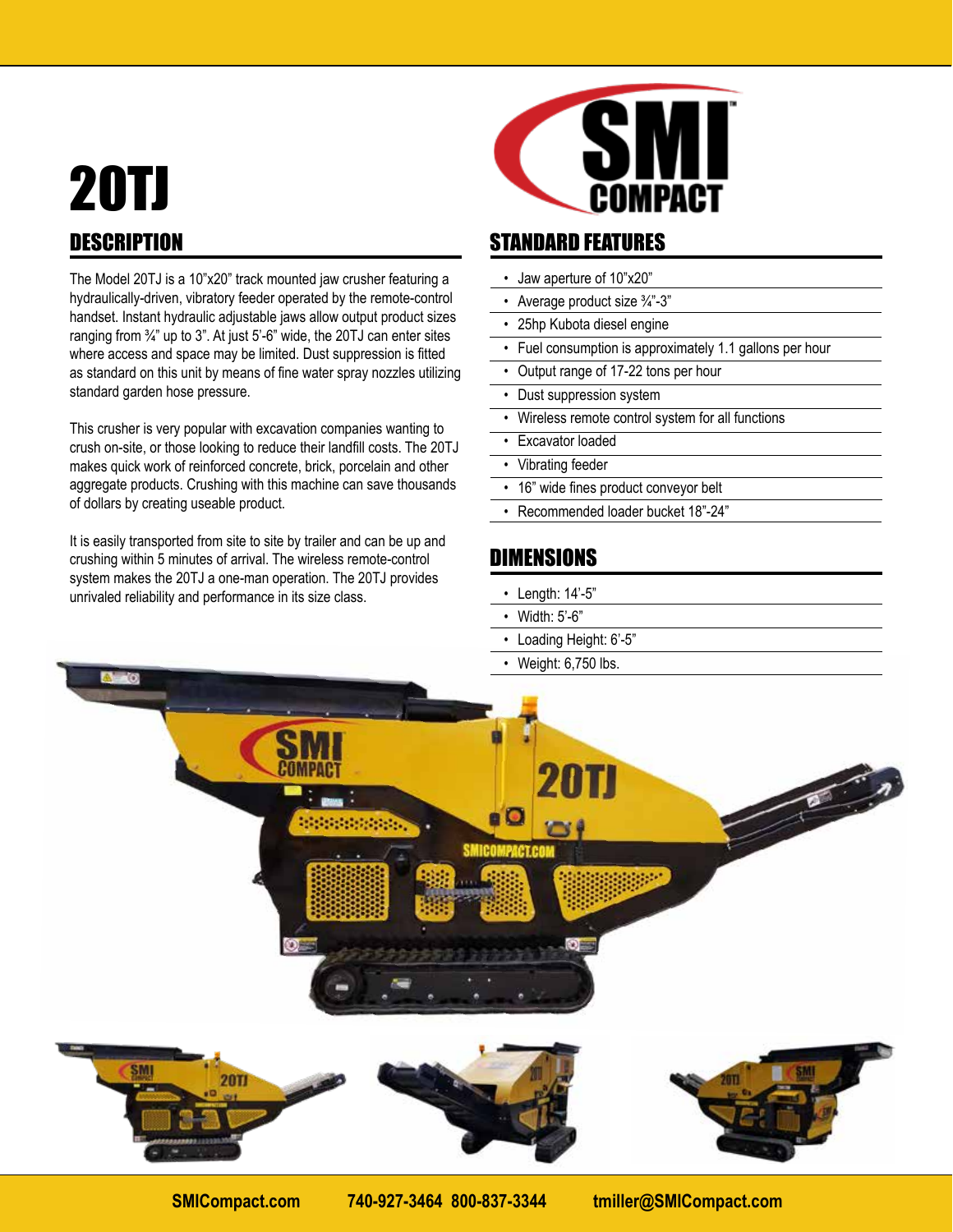### 10TJ **DESCRIPTION**

The Model 10TJ is a 7"x16" track-mounted jaw crusher featuring easy-to-use manual controls. Instant hydraulic adjustable jaws allow output product sizes ranging from ¾" up to 3". Dust suppression is also included as standard on the 10TJ.

These crushers are ideal for landscapers, small builders and developers. This machine is very simple to use and incredibly affordable to operate. The Model 10TJ simply cannot be matched for its reliability, performance and versatility by any similar model on the market. Using this unit for small-scale crushing is a very cost-effective method of reducing rubble into useable material. This portable machine can be on-site and crushing in less than 5 minutes.

The Model 10TJ can pass through a standard doorway, making back yard garden sites and awkward access areas easily accessible. This small, but mighty unit makes quick work of concrete, brick, porcelain, glass and other aggregate type products.



- Jaw aperture of 7"x16"
- Average product size 3/4"-3"
- Hydraulic powered
- Powered by 15hp Kubota diesel engine.
- Output of 7-9 tons per hour
- Dust suppression system
- No Excavator needed to load the crusher
- 50"x28" hopper
- Recommended feed size ->7"

- Length: 9'-10"
- Width: 2'-6"
- Loading Height: 5'-2"
- Weight: 2,700 lbs.

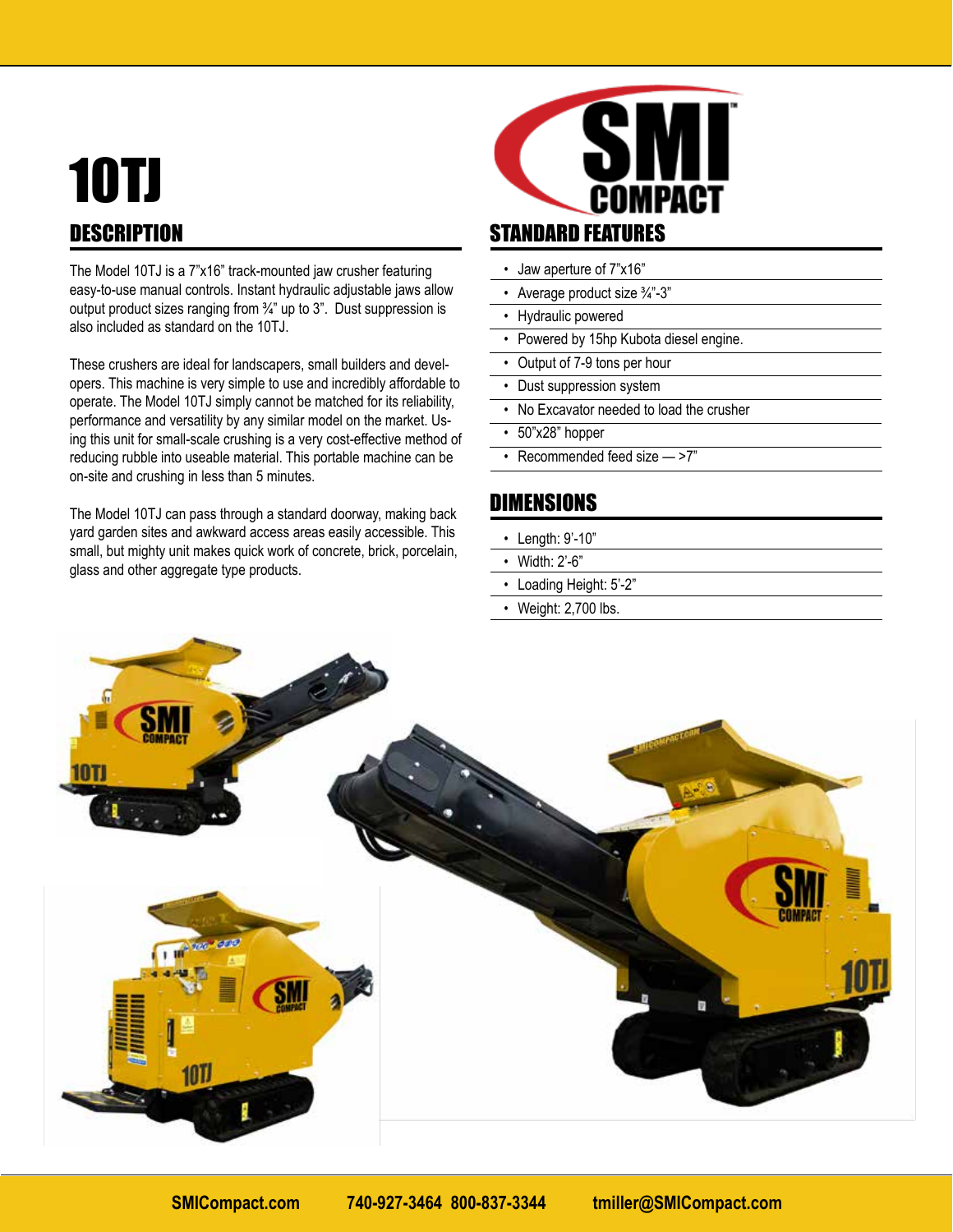## 90TS **DESCRIPTION**

This self-contained screening plant comes complete with a receiving hopper, double-deck screen, three-cylinder diesel engine, and three stockpiling conveyors, all mounted on a remote control tracked chassis. It is designed for applications where up to three screened products are needed, and is ideal for landscaping, golf courses, crushed aggregates and sand.

The screened material can be separated exactly where it is needed on-site. Oversize and undersize contamination can be removed to create useable finished products from waste. It can be fed by excavator or directly from a crusher conveyor.

The compact dimensions and low weight mean it can be easily transported and the hydraulically folding conveyors allow the plant to be set up in a matter of minutes. All functions are activated by a single button, further adding to its ease of use.



#### STANDARD FEATURES

- Feed hopper
- Choice of screen meshes or harp wire
- Remote control
- Max capacity of 90 tons per hour (depending on application)
- 25hp Kubota water cooled diesel engine
- Fuel consumption approximately .88 gallons per hour
- 22" wide oversize and midsize product belts
- 19" fines product belt
- One-touch functionality

|                 | <b>Operating</b>         | Travel       |
|-----------------|--------------------------|--------------|
| $\cdot$ Length: | $18^{\circ} - 4^{\circ}$ | $14' - 1"$   |
| $\cdot$ Width:  | $10' - 10"$              | $6' - 2''$   |
| $\cdot$ Height: | $7'$ -2"                 | $7' - 10"$   |
| • Weight:       | 6,292 lbs.               | $6.292$ lbs. |

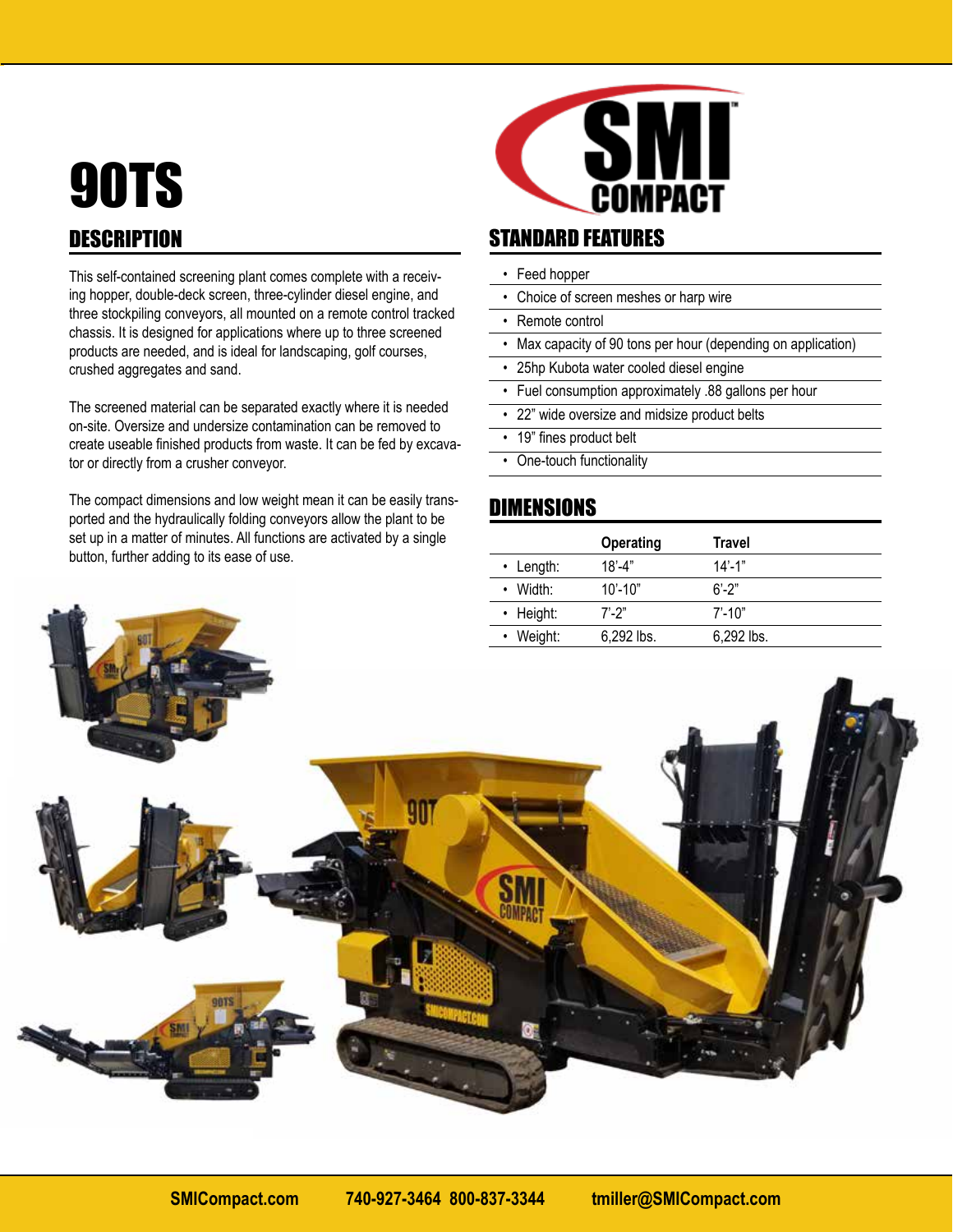### 20SJ **DESCRIPTION**

The Model 20SJ is a 10"x20" stationary jaw crusher. Utilizing the same crusher as our Model 20TJ, this machine also has instant hydraulic adjustable jaws that allow output product sizes ranging from ¾" up to 3". Likewise, dust suppression is also standard on this machine.

These crushers are also popular with landscapers, small builders/ demolition companies, waste recycling and developers, as well as the agricultural sector. The Model 20SJ crusher can be powered by the use of hydraulic powerpacks or via the auxiliary hydraulic supply from a tractor, compact loader or similar plant. It is also fitted as standard with lifting points for a forklift. Please ask for details of hydraulic requirements. Electric versions are also available.

Utilize the Model 20SJ for small-scale crushing projects as a cost-effective method of avoiding disposal and haul-away fees. Simply move the crusher into position, plug in your hydraulic/electric power source and you are ready to crush in less than 5 minutes. The 20SJ easily crushes a variety of aggregate type products.



### STANDARD FEATURES

- Jaw aperture of 10"x20"
- Average product size 3/4"-3"
- Choice of Hydraulic or Electric power
- Output range of 17-22 tons per hour
- Excavator loaded or can be loaded by hand

- Length: 10'-3"
- Width: 4'-2"
- Loading Height: 6'-1"
- Weight: 3,638 lbs.